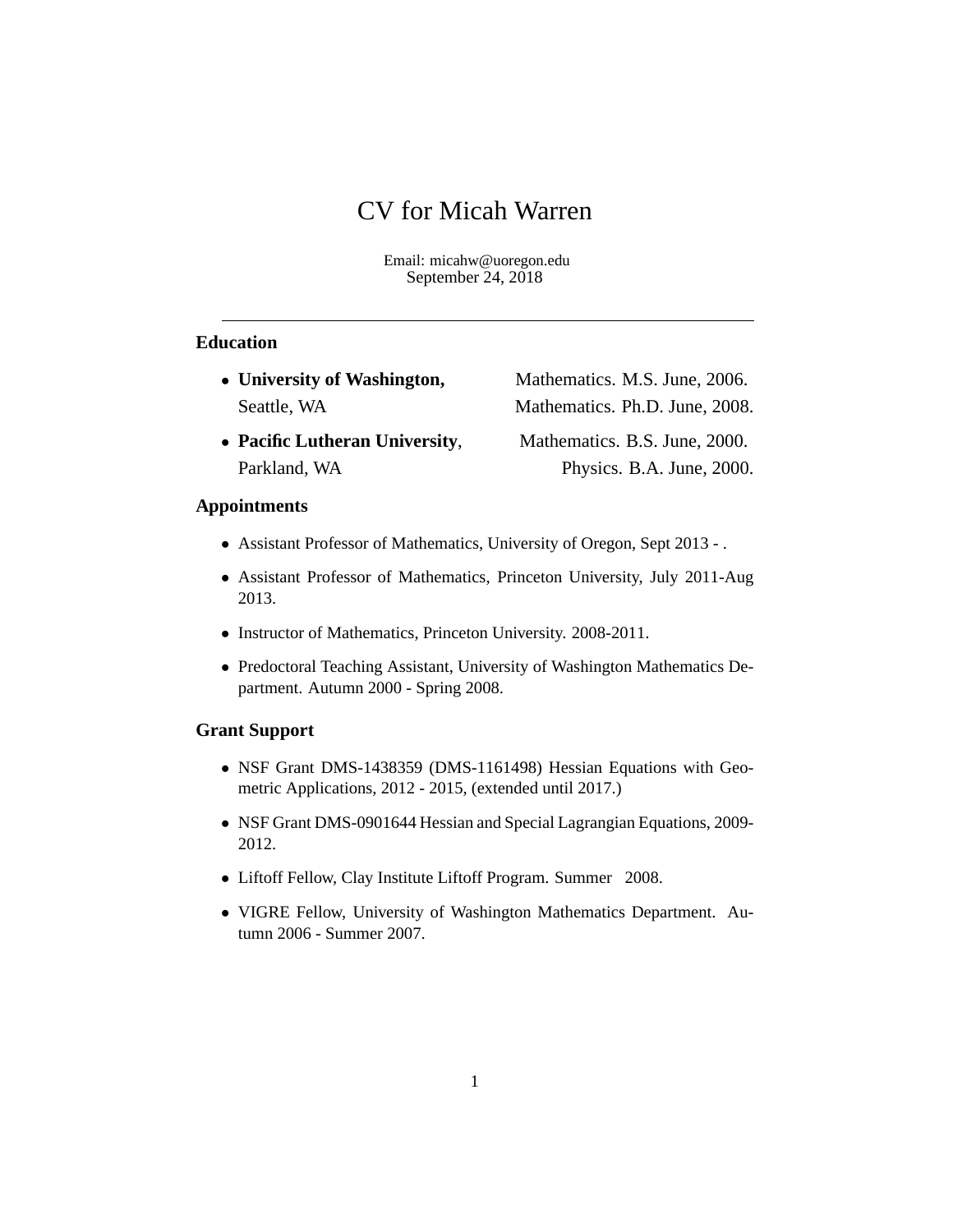#### **Publications and Preprints and papers in progress.**

- 1. Arunima Bhattacharya and Micah Warren  $C^{2,\alpha}$  estimates for solutions of almost linear equations. In progress.
- 2. Jingyi Chen and Micah Warren. Compactness Theorems for Hamiltonian stationary Lagrangian submanifolds.

Preprint: https://pages.uoregon.edu/micahw/papers/compactness9222018.pdf (23 pages).

- 3. Arunima Bhattacharya and Micah Warren. Interior Schauder estimates for the fourth order Hamiltonian Stationary Lagrangian equation in dimension two. Arxiv: 1805.09556. (8 pages) Submitted.
- 4. Micah Warren. Minimal Lagrangian submanifolds of weighted Kim-McCann metrics. Preprint. https://pages.uoregon.edu/micahw/papers/KM.pdf (17 pages).
- 5. Micah Warren. Continuum Nash Bargaining Solutions. Arxiv: 1712.07202. (19 pages) Submitted.
- 6. Arunima Bhattacharya and Micah Warren Regularity Bootstrapping For Fourth Order Non Linear Elliptic Equations for nonlinear fourth order equations of double divergence type. arXiv: 1706.05501. (22 pages) Submitted.
- 7. Jingyi Chen and Micah Warren. On the regularity of Hamiltonian stationary Lagrangian submanifolds. Arxiv:1611.02641. (28 pages) Submitted.
- 8. Antonio Ache and Micah Warren. Coarse Ricci curvature and the manifold learning problem. To appear in *Adv. Math.* (2018) arXiv:1410.3351. (47 pages)
- 9. Jingyi Chen and Micah Warren. Radial solutions of a fourth order Hamiltonian stationary equation. *J. Differ. Equ.* **265** (2018) 1576–1595.
- 10. Gregory Drugan, Weiyong He and Micah Warren. Legendrian curve shortening flow in R 3 : *Comm. Anal. Geom.* **26** (4) (2018). 759-786
- 11. Antonio Ache and Micah Warren. Approximating coarse Ricci curvature on metric measure spaces with applications to submanifolds of Euclidean space. Arxiv : 1505.04171. (13 pages) Submitted.
- 12. Antonio Ache and Micah Warren. Coarse Ricci curvature as a function on  $M \times M$ . *Results in Mathematics*. **72** (2017) 1823-1837.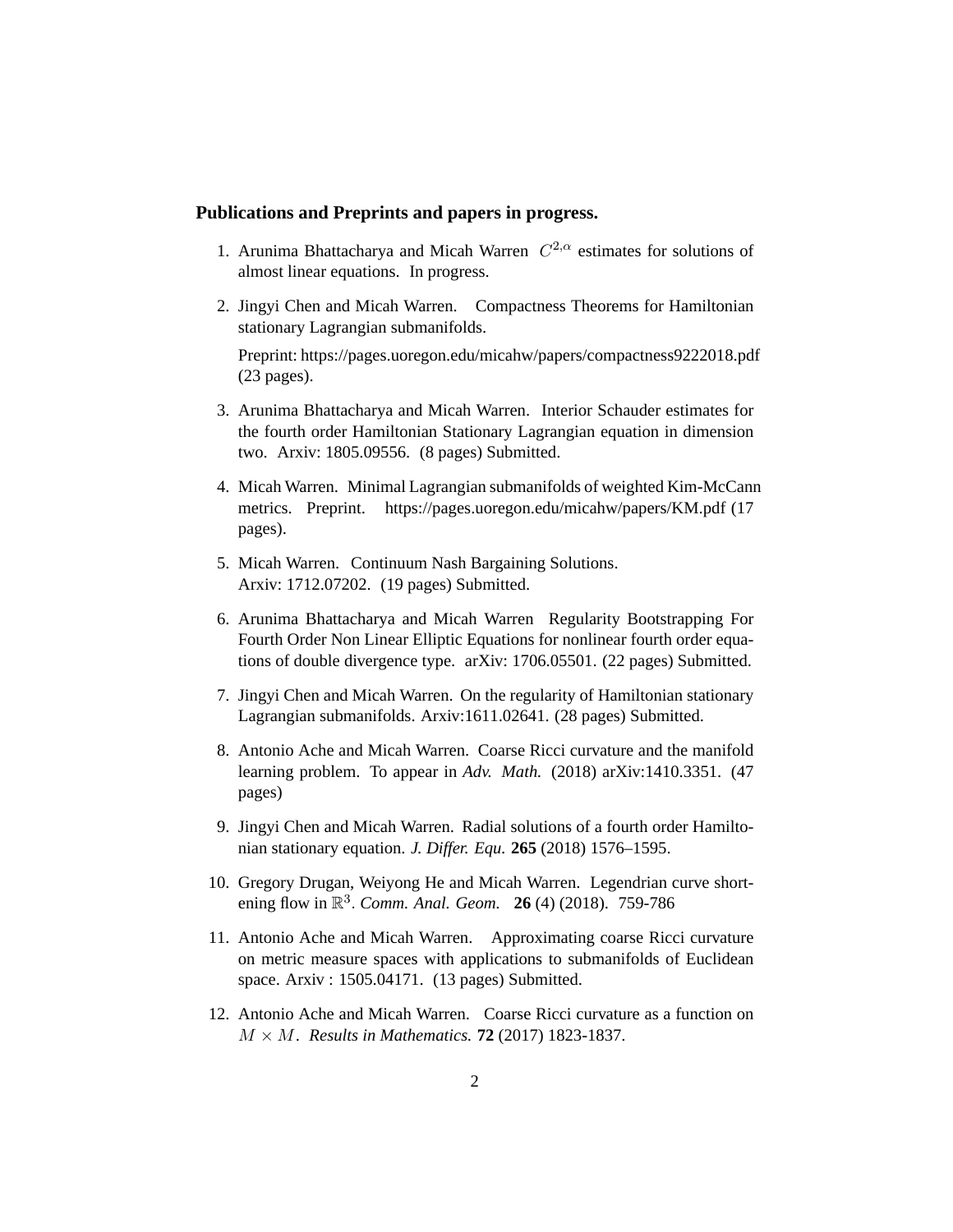- 13. Micah Warren. A Liouville property for gradient graphs and a Bernstein problem for Hamiltonian stationary equations. *Manuscripta Mathematica*. **150** (1) (2016) 151–157.
- 14. Micah Warren. A Bernstein result and counterexample for entire solutions to Donaldson's equation. *Proc. Amer. Math. Soc.* **144** (7) (2016) 2953–2958.
- 15. Jeffrey Streets and Micah Warren. Evans-Krylov Estimates for a nonconvex Monge-Ampère equation. *Math. Ann.* **365** (1-2) (2016) 805–834.
- 16. Micah Warren. Non-polynomial entire solutions to  $\sigma_k$  equations. *Comm. Partial Differential Equations.* **41** (5) (2016) 848–853.
- 17. Micah Warren. On Solutions to Cournot-Nash Equilibria Equations on the Sphere. *Pac. J. Math.* **272** (2) (2014) 423–437.
- 18. Jun Kitagawa and Micah Warren. Regularity of optimal transport with Euclidean distance squared cost on the embdedded sphere. *SIAM J. Math. Anal.* **44** (4) (2012), 2871–2887.
- 19. Robert McCann, Brendan Pass, and Micah Warren. Rectifiability of Optimal Transportation Plans. *Can. J. Math,* **64** (2012) 924–933.
- 20. Micah Warren. A McLean Theorem for the moduli space of Lie solutions to Riemannian transport equations. *Diff. Geom. Appl.* **29** (2011) 816–825.
- 21. Matthew Gursky, Jeffrey Streets and Micah Warren. Existence of Complete conformal metrics of negative Ricci curvature on manifolds with boundary. *Calc. Var. Partial Differential Equations.* **41** (1-2) (2011) 21-43.
- 22. Matthew Gursky, Jeffrey Streets and Micah Warren. Conformally bending three-manifolds with boundary. *Ann. Inst. Fourier (Grenoble).* **60** (6) (2010) 2421–2447.
- 23. Micah Warren. Regularity for a log-concave to log-concave mass transfer problem with near Euclidean cost. *Comm. Anal. Geom.* **19**, (1) (2011) 191–208.
- 24. Young-Heon Kim, Robert McCann and Micah Warren. Calibrating optimal transportation with Pseudo-Riemannian geometry. *Math. Res. Lett.* **17**, (6) (2010) 1183–1197.
- 25. Young-Heon Kim, Jeffrey Streets and Micah Warren. Parabolic optimal transport equations on manifolds. *Int. Math. Res. Notices* **19**, (2012). 4325– 4350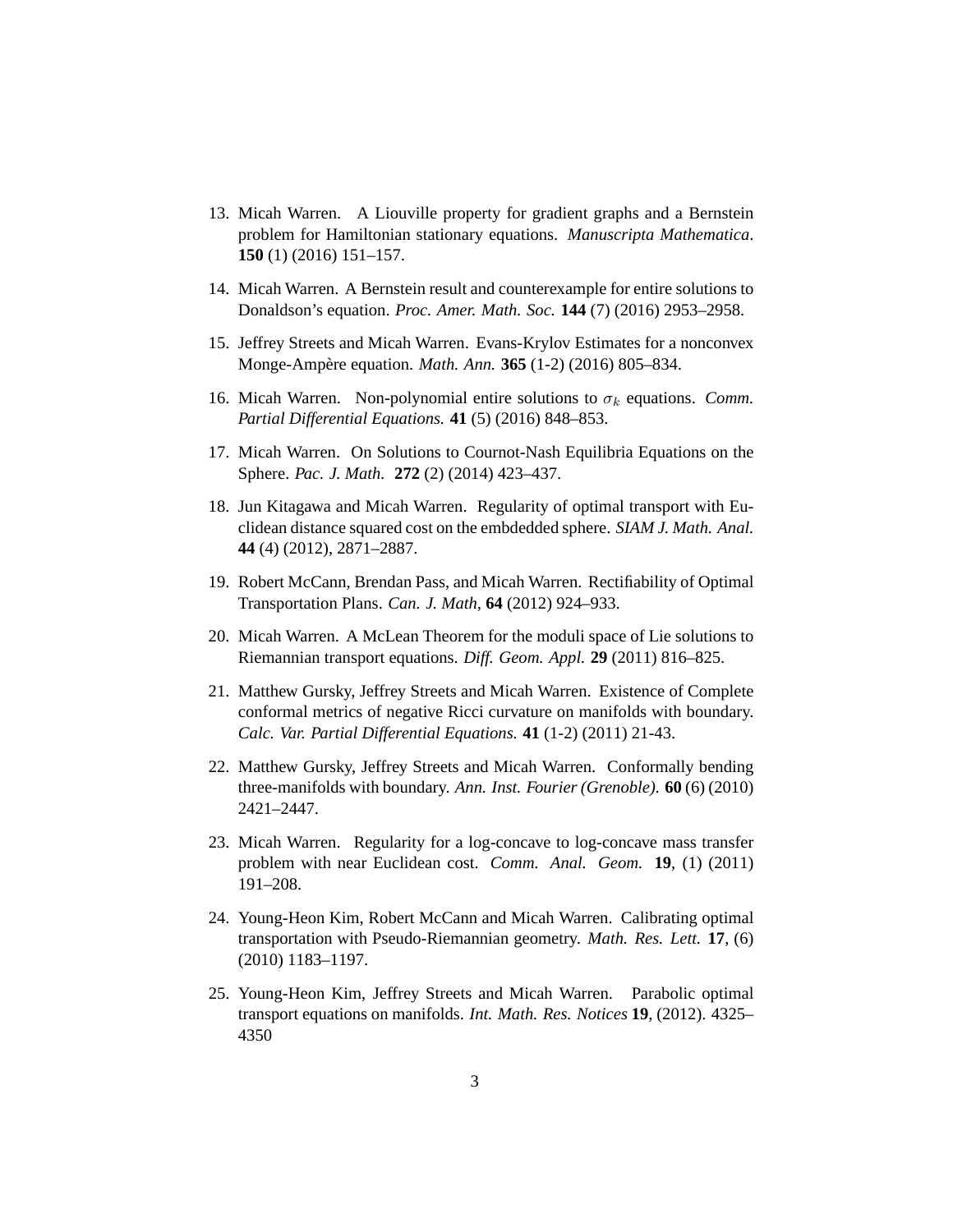- 26. Simon Brendle and Micah Warren. A boundary value problem for minimal Lagrangian graphs. *J. Differential Geom.* **84** (2010) 267-287.
- 27. Micah Warren and Yu Yuan. Hessian and gradient estimates for three dimensional special Lagrangian equations with large phase. *American J. Math.*, **132**, (3) (2010) 751-770.
- 28. Jingyi Chen, Micah Warren, and Yu Yuan. Hessian estimates for convex solutions to special Lagrangian equations. *Comm. Pure. Appl. Math.* **62** (4), (2009) 583-595.
- 29. Micah Warren and Yu Yuan. Hessian estimates for the sigma-2 equation in dimension three. *Comm. Pure. Appl. Math.*, **62** (3) (2009) 305-321.
- 30. Micah Warren and Yu Yuan. Explicit gradient estimates for minimal Lagrangian surfaces of dimension two. *Math Z.*, **262** (4), (2008) pp. 867-879.
- 31. Micah Warren and Yu Yuan. A Liouville type theorem for special Lagrangian equations with constraints. *Comm. Partial Differential Equations.*, 33(4-6) (2008) 922–932.
- 32. Micah Warren. Calibrations Associated to Monge-Ampère Equations. *Trans. AMS.* **362**(8), (2010), 3947–3962.

### **Minicourses**

July 2014 - "Lower Ricci Curvature Bounds on Metric Measure spaces." Xi'an Jiaotong University, Xi'an, China.

### **Invited Talks**

- April 2018. Spring Western Sectional Meeting, Portland, OR.
- February 2018. Conference on geometric and nonlinear partial differential equations. NSW, Australia.
- December 2017. University of Oregon Basic Notions Seminar.
- October 2017. University of Oregon Geometric Analysis Seminar
- June 2017, Dynamical Geometric Analysis in Orsay, Orsay, France.
- May 2017 . University of Oregon Geometric Analysis Seminar.
- April 2017. Generated Jacobian Equations, Banff International Research Station.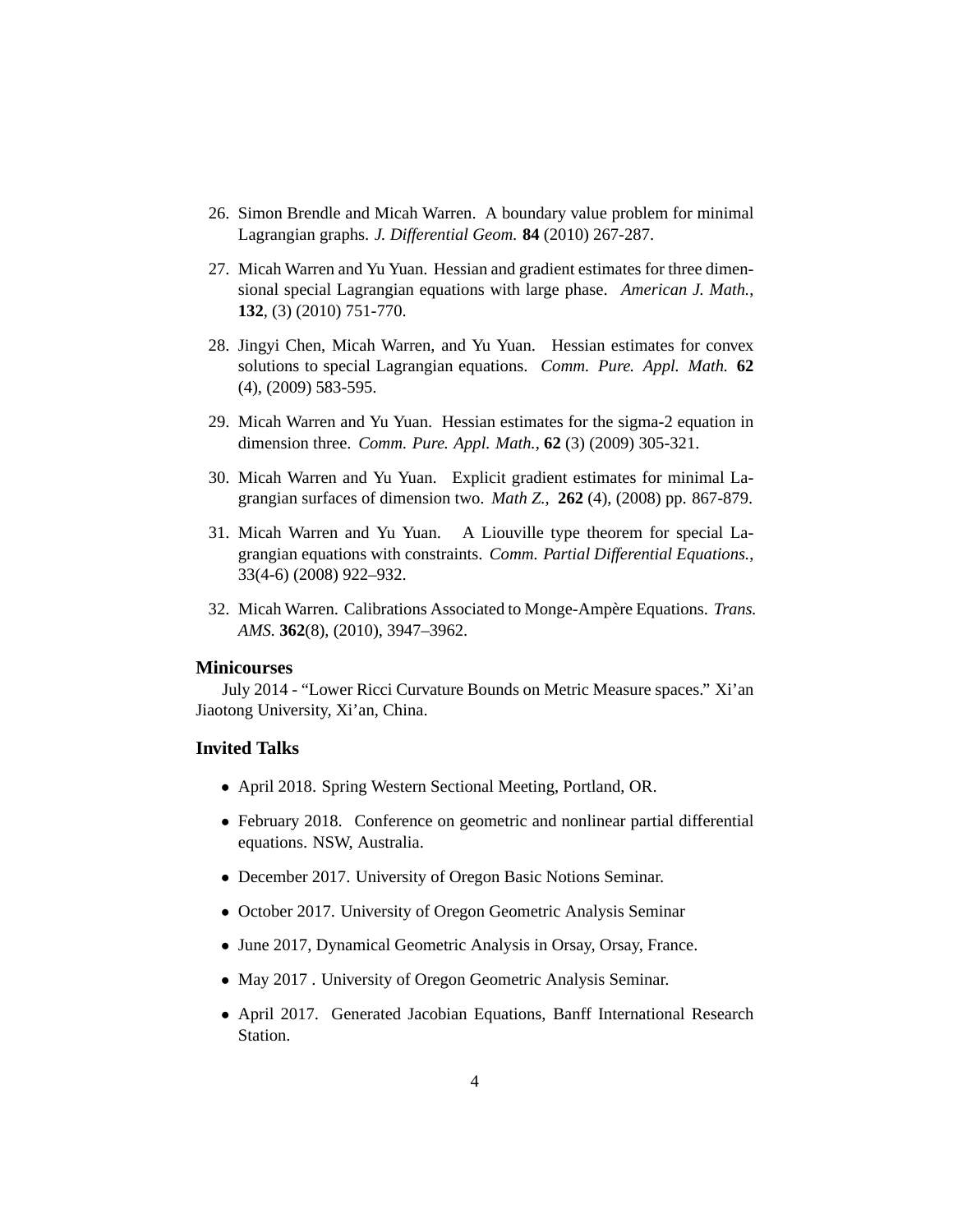- October 2016. University of California Irvine Differential Geometry Seminar.
- October 2016. University of Oregon Geometric Analysis Seminar.
- March 2016. TODA Seminar, The Ohio State University.
- February 2016. UBC Differential Geometry /Geometric Analysis seminar, Vancouver, BC.
- September 2015. Princeton University, Differential Geometry /Geometric Analysis seminar.
- September 2015. PDE/Applied Math Seminar, Indiana University.
- August 2015. Conference on Analysis and Geometry, Hefei, Anhui, China.
- April 2015. University of Oregon Geometric Analysis Seminar.
- February 2015. University of Oregon Geometric Analysis Seminar.
- February 2015. University of Oregon Probability Seminar.
- October 2014. University of California Irvine Differential Geometry Seminar.
- October 2014. University of Oregon Geometric Analysis Seminar.
- May 2014 . University of Oregon Geometric Analysis Seminar.
- November 2013. University of Oregon Probability Seminar.
- October 2013. University of Oregon Geometric Analysis Seminar.
- October 2012. University of Washington Differential Geometry Seminar.
- October 2012. Modern Math Workshop, Seattle, WA.
- April 2012. Manifolds with Special Holonomy and their Calibrated Submanifolds and Connections. Banff International Research Station.
- July 2011. Workshop on Partial Differential Equations, Oberwolfach, Germany.
- November 2010. Workshop on Geometric Probability and Optimal Transportation, Fields Institute, Toronto.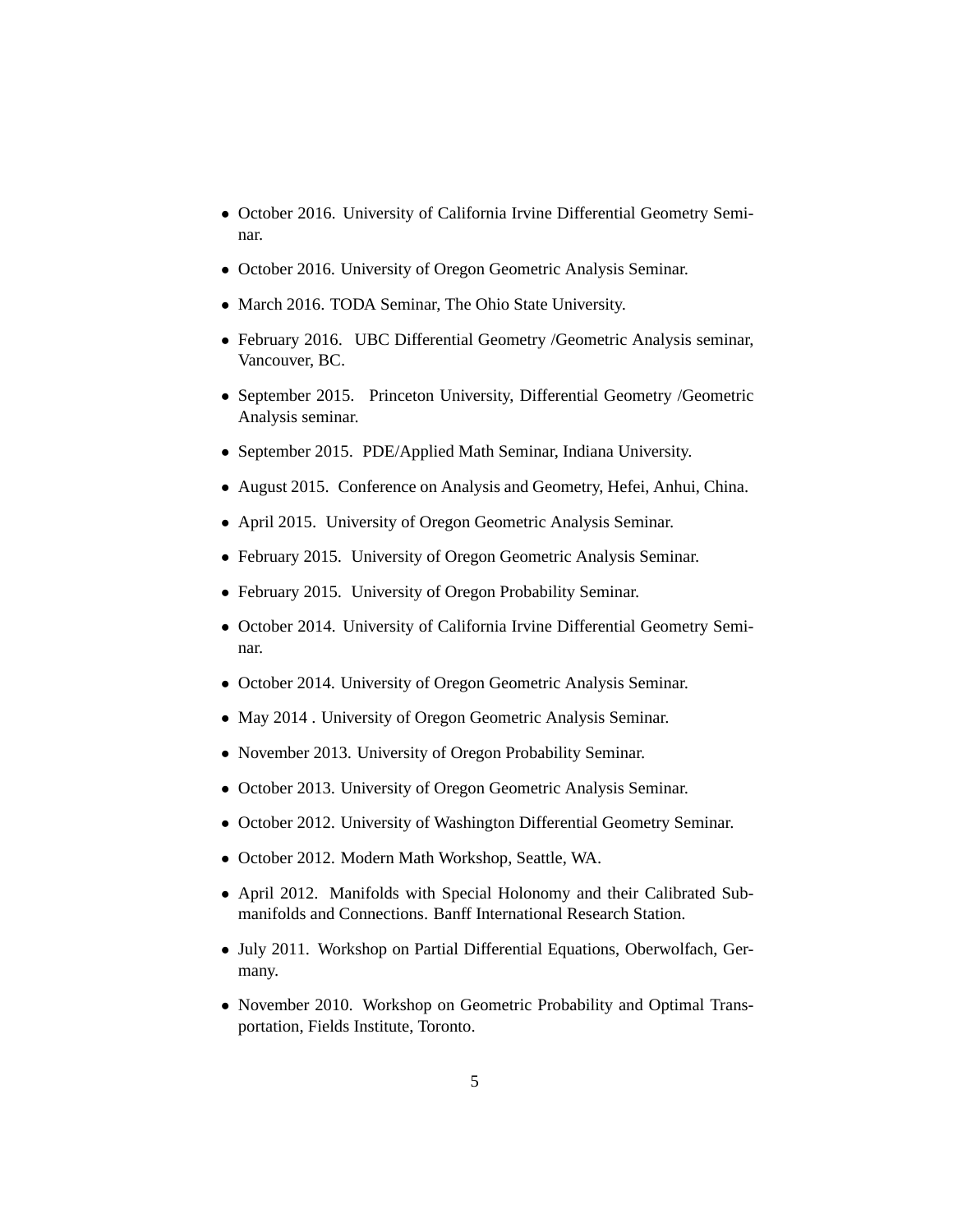- Sept 2010. Columbia Geometry / Analysis Seminar.
- April 2010. Optimal transportation and applications, Banff International Research Station, Banff, Canada .
- March 2010. CUNY Differential Geometry Seminar.
- December 2009. PDE Seminar Brown University .
- October 2009. Geometry/Topology Seminar Stony Brook University.
- October 2009. Differential Geometry Geometric Analysis Seminar Princeton University.
- July 2009. Differential Geometry Mathematical Physics Partial Differential Equations Seminar - University of British Columbia.
- April 2009. Differential Geometry and Geometric Analysis Seminar, Princeton University.
- November 2008. Institute for Advanced Study.
- November 2008. Nonlinear analysis and PDE Seminar , Rutgers University.
- March 2008. Differential Geometry and Geometric Analysis Seminar, Princeton University.
- December 2007. Minimal submanifolds and related problems, Banff International Research Station, Banff, Canada
- November 2007. Differential Geometry Mathematical Physics Partial Differential Equations Seminar - University of British Columbia.
- July 2007. Workshop on Partial Differential Equations, Oberwolfach, Germany.
- May 2007. UW Differential Geometry/PDE Seminar.

## **Referee Service**

- American Journal of Mathematics
- Differential Geometry and Applications
- Journal of Differential Geometry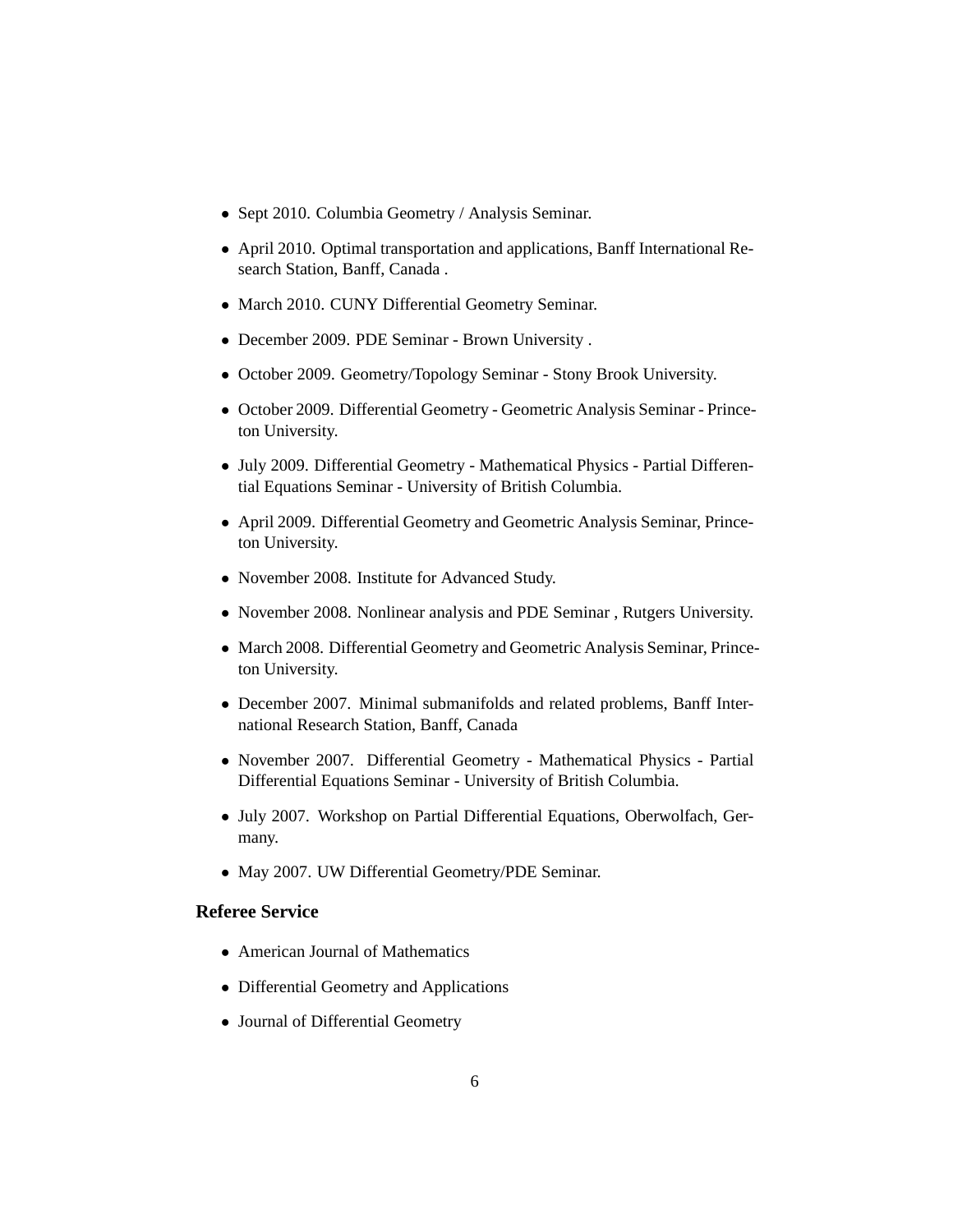- International Mathematics Research Notices
- Math Research Letters
- Mathematische Annalen
- Pacific Journal of Mathematics
- Proceedings of the American Mathematical Society
- Analysis and PDE
- Calculus of Variations and PDE

# **Graduate Students**

- Arunima Bhattacharya. Expected to graduate 2019.
- Fill Staley. Expected to take Oral exams 2019.

# **Committee Service, Seminar Organization and other Service Activities**

- Graduate Afffairs Ph.D Committee, 2018-2019.
- Assessment Committee, 2018.
- Travel Committee, 2017-2018, 2018-2019 (chair).
- Postdoctoral Seach Committee 2016-2017.
- Colloquium Commitee, 2015-2016.
- Open Search Committee, Winter 2014-2015.
- Orals Exam Committee, Demetre Kazaras, Gavin Armstrong, Gabriel Montes de Oca.
- Organizer, University of Oregon Geometric Analysis seminar, Spring 2014 current .
- University of Oregon Math Department Scholarships and Awards Committee, Spring 2014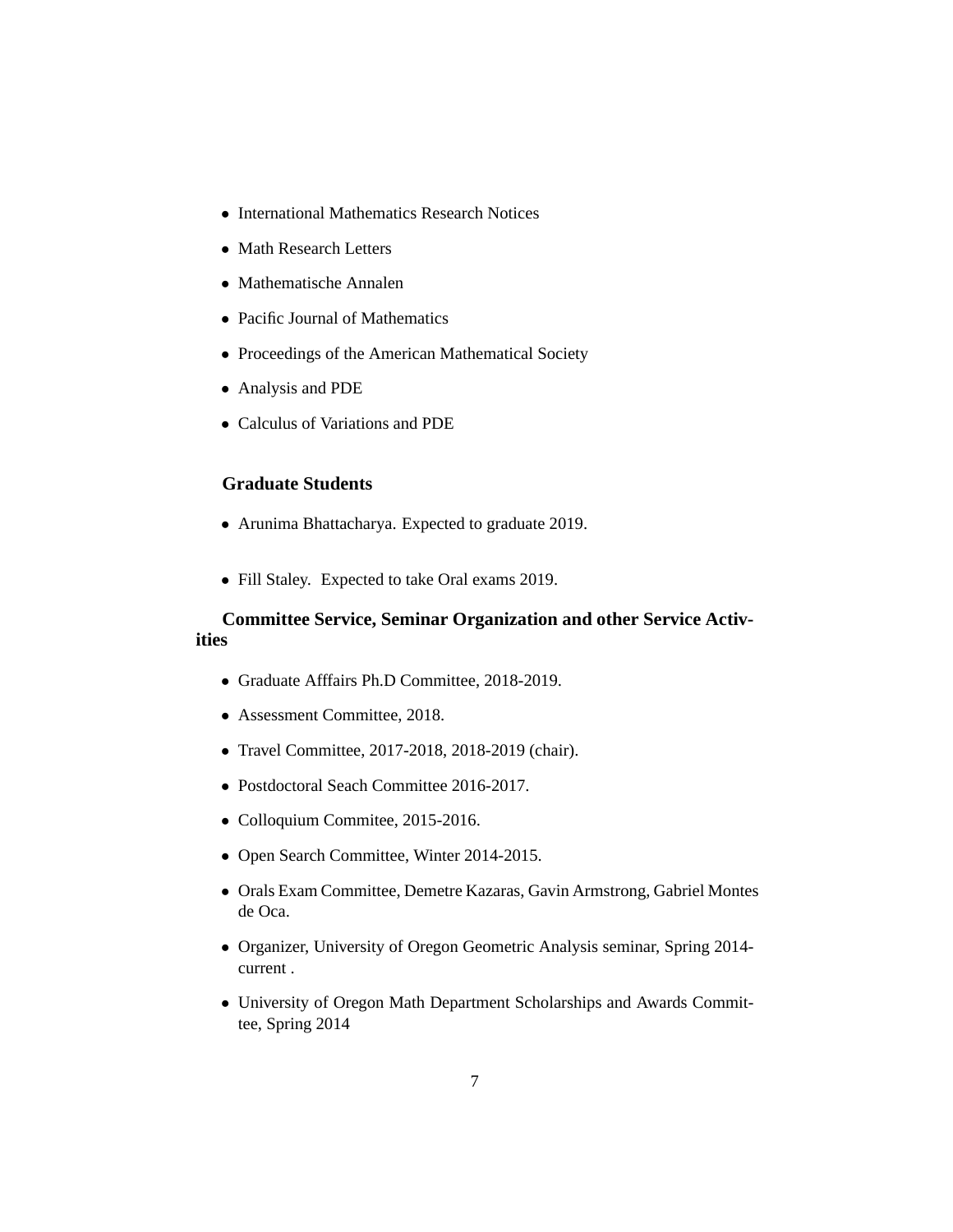- Graduate Admissions Committee, Princeton University, 2013.
- Graduate Admissions Committee, Princeton University, 2012.
- Undergraduate Placement Officer, Princeton University July 2011 -June 2013.
- Organizer, Princeton University Differential Geometry and Geometric Analysis seminar, Sept 2008 -2012.
- Reviewer for Mathematical Reviews.

## **Teaching, University of Oregon**

- Math 320 Ordinary Diff. Eq. Spring 2018
- Math 637-8-9 Differential Geometry, Fall 2014, Winter 2015, Spring 2015, Fall 2016.
- Math 607 Mean Curvature Flow, Fall 2015.
- Math 607 Non-linear elliptic PDE, Spring 2014.
- Math 307 Intro to Proof, Winter 2014.
- Math 252 Calc II. Winter 2014.
- Math 456 Discrete Dynamical Systems, Spring 2016.
- Math 461 Statistics, Fall 2017, Fall 2018.
- Math 420 Advanced ODE, Spring 2017.
- Math 256 Ordinary Diff. Eq. Fall 2013, Spring 2016, Winter 2017, Fall 2017, Fall 2018 (coarse head).
- Math 422 Fourier Analysis, Winter 2018.